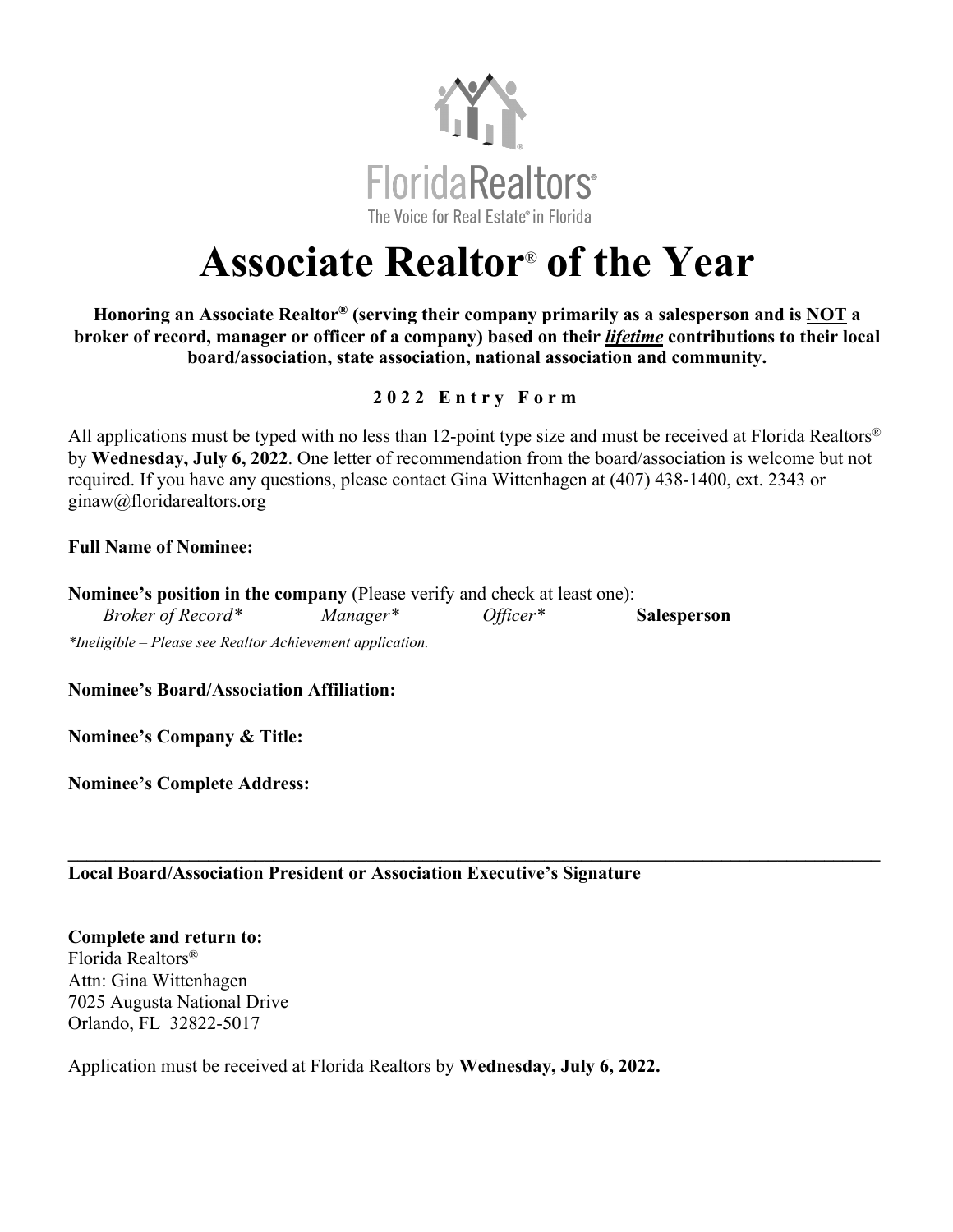1.What contributions has this Associate Realtor made to the **local board/association**?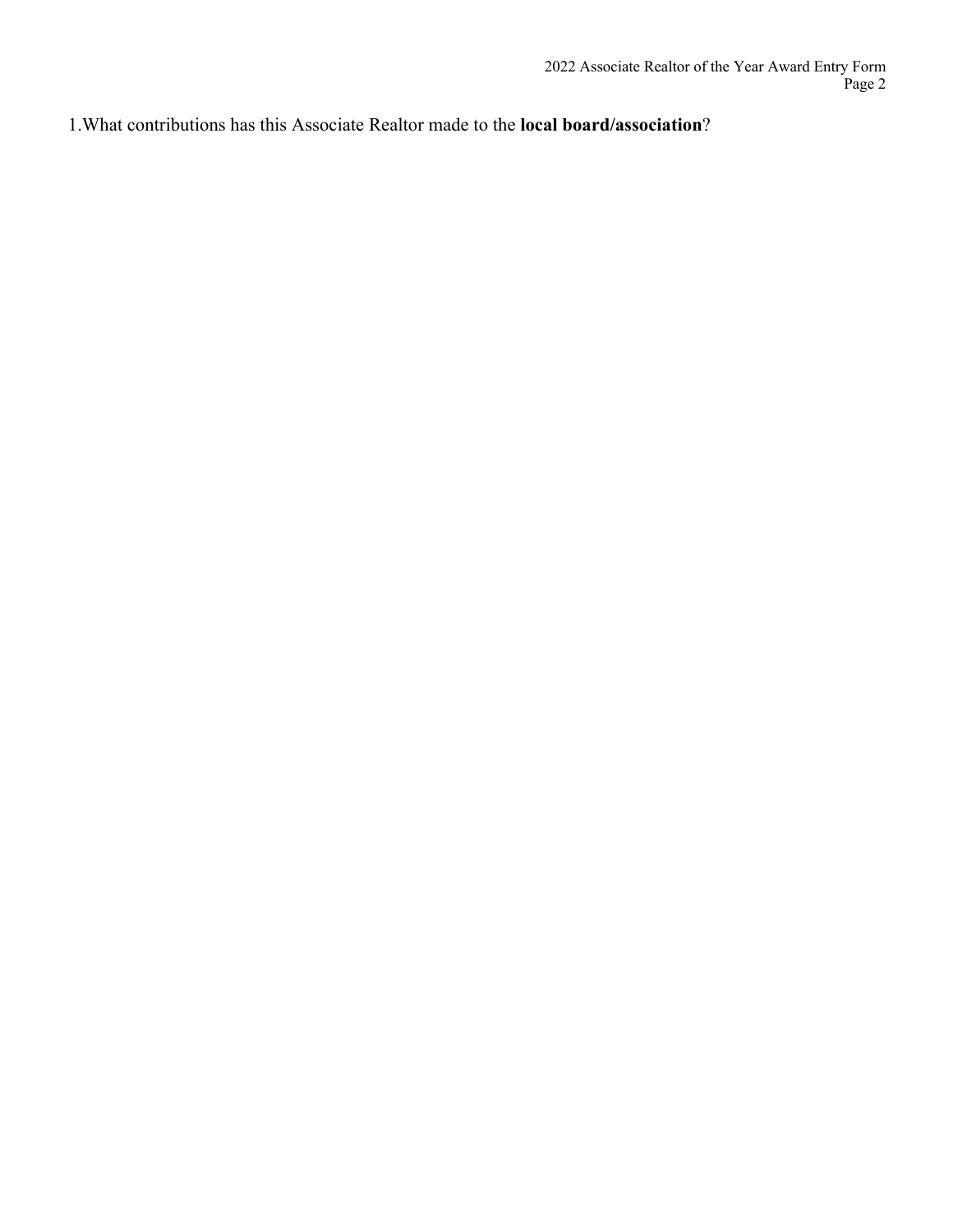2. What contributions has this Associate Realtor made to the **state association**?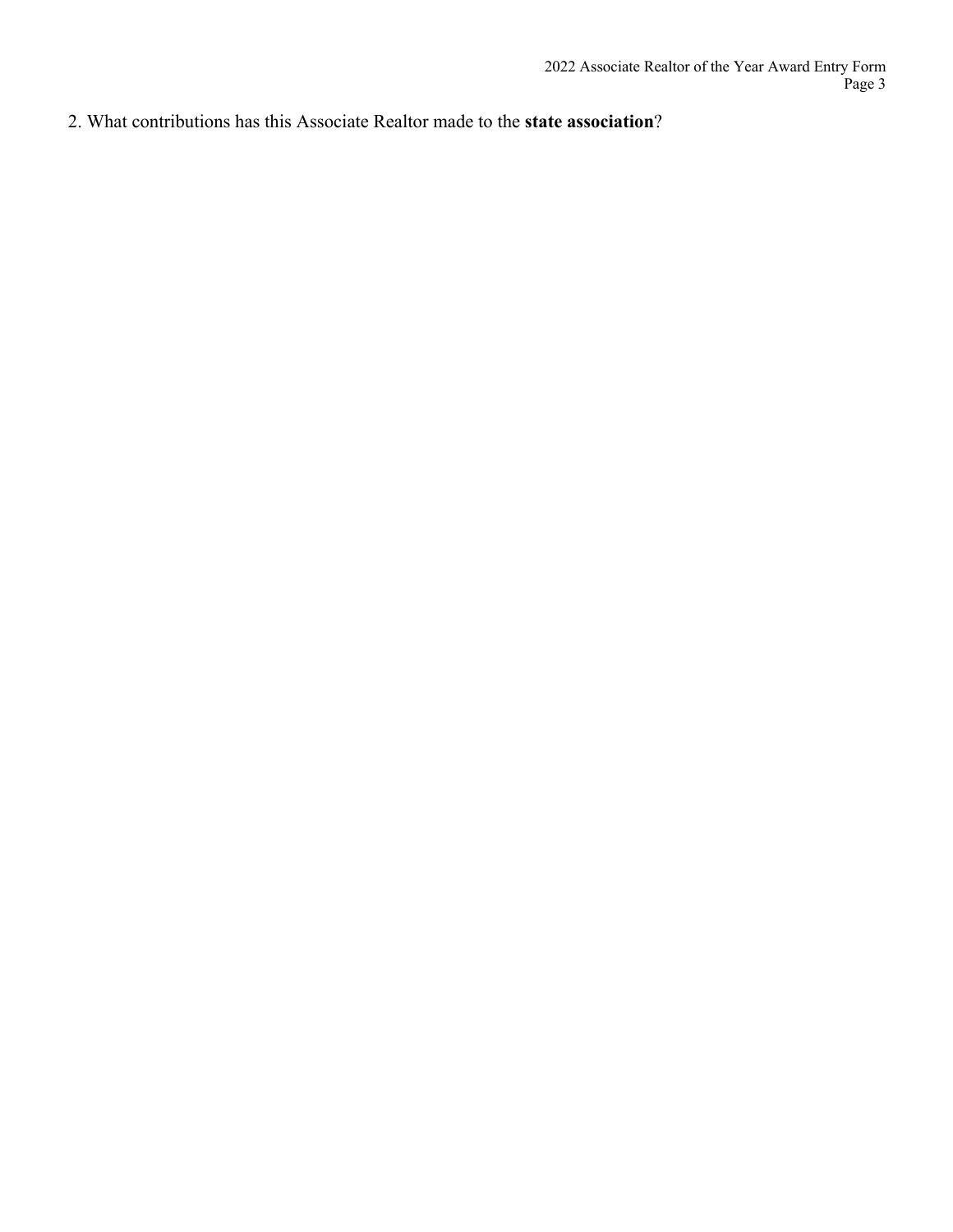3. What contributions has this Associate Realtor made to the **community**?